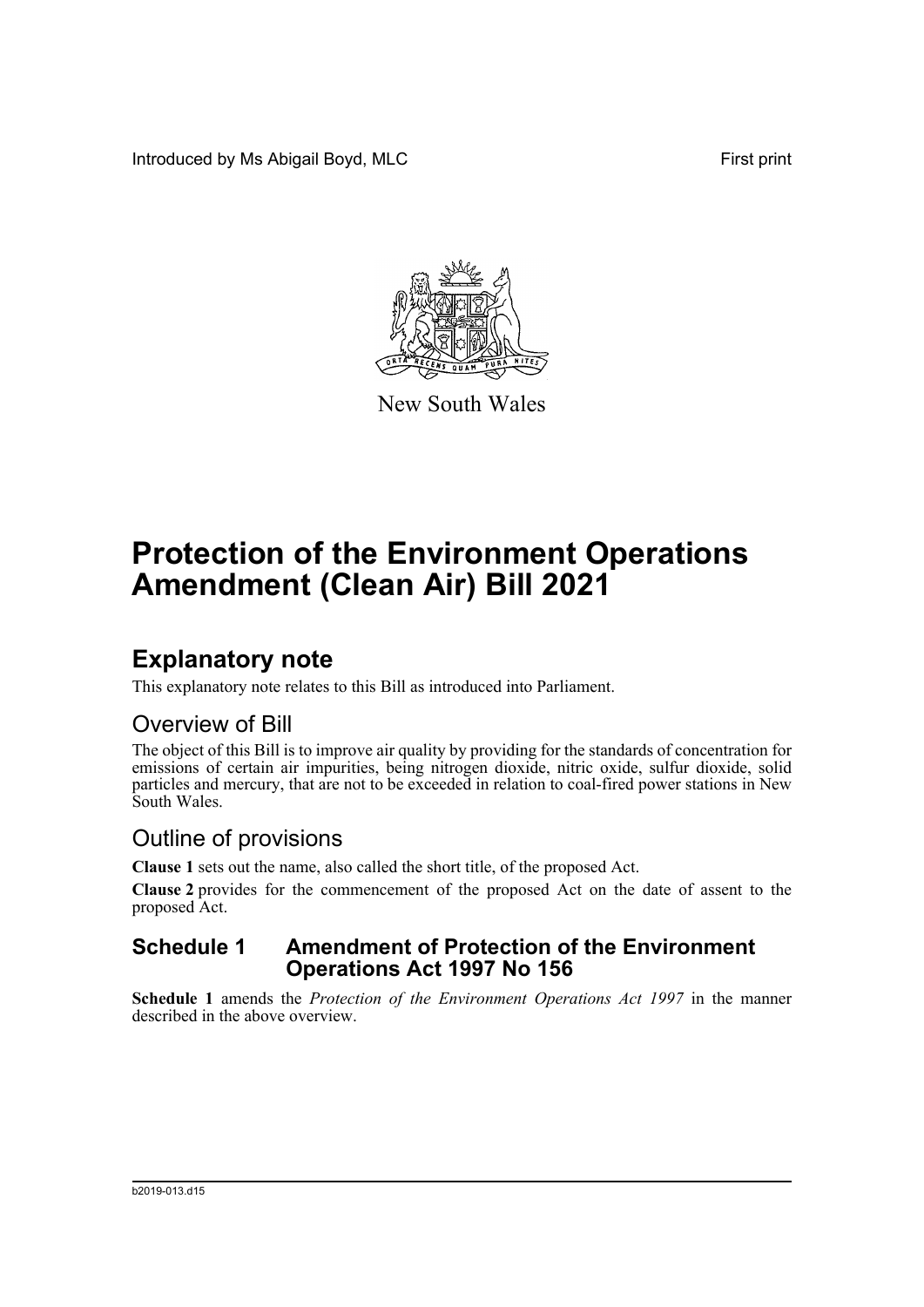Introduced by Ms Abigail Boyd, MLC **First print** 



New South Wales

# **Protection of the Environment Operations Amendment (Clean Air) Bill 2021**

## **Contents**

| Schedule 1 | Amendment of Protection of the Environment Operations Act 1997<br>No 156 |      |
|------------|--------------------------------------------------------------------------|------|
|            | Commencement                                                             |      |
|            | Name of Act                                                              |      |
|            |                                                                          | Page |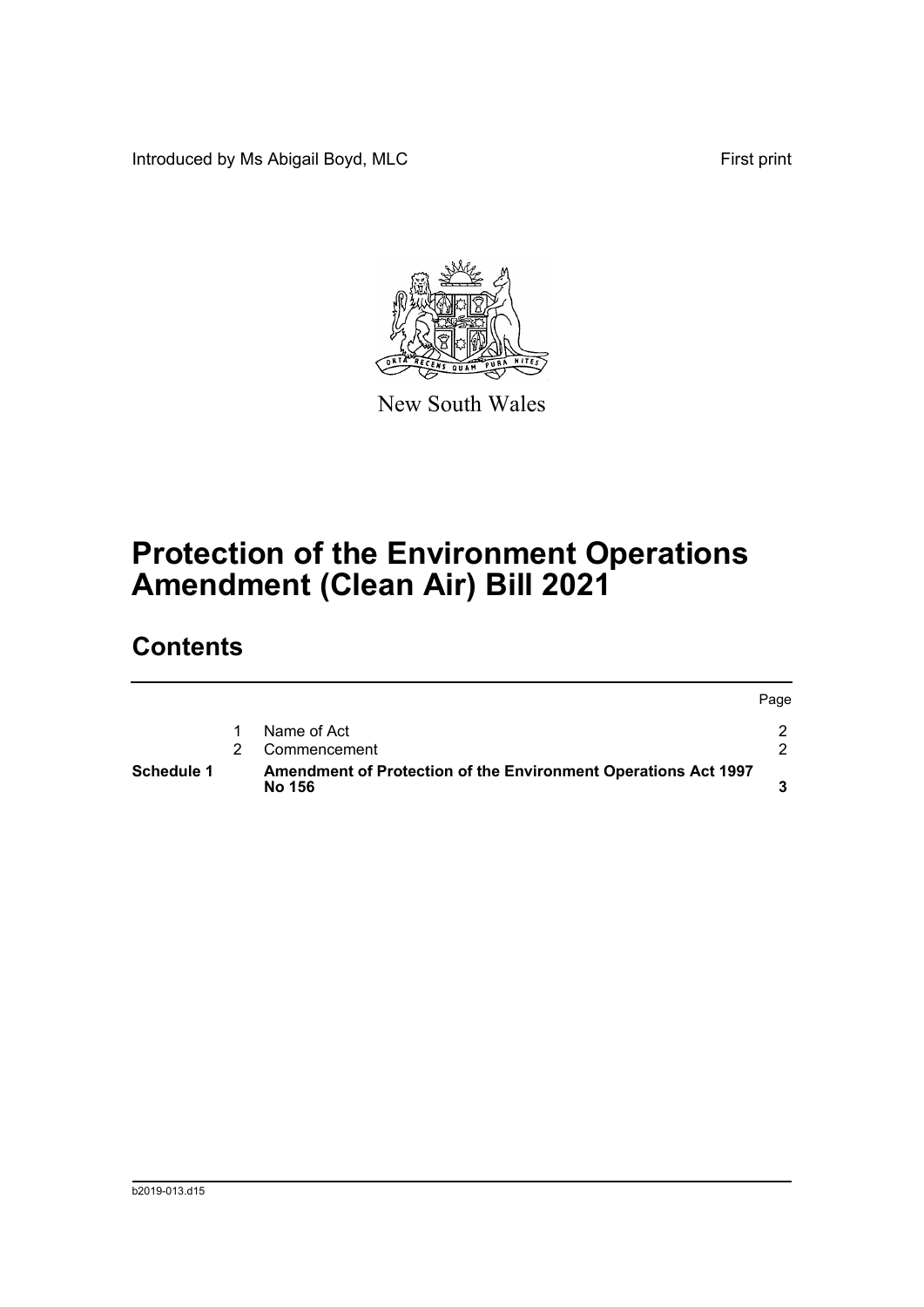

New South Wales

# **Protection of the Environment Operations Amendment (Clean Air) Bill 2021**

No , 2021

### **A Bill for**

An Act to amend the *Protection of the Environment Operations Act 1997* to provide for the standards of concentration for emissions of certain air impurities that are not to be exceeded in relation to coal-fired power stations.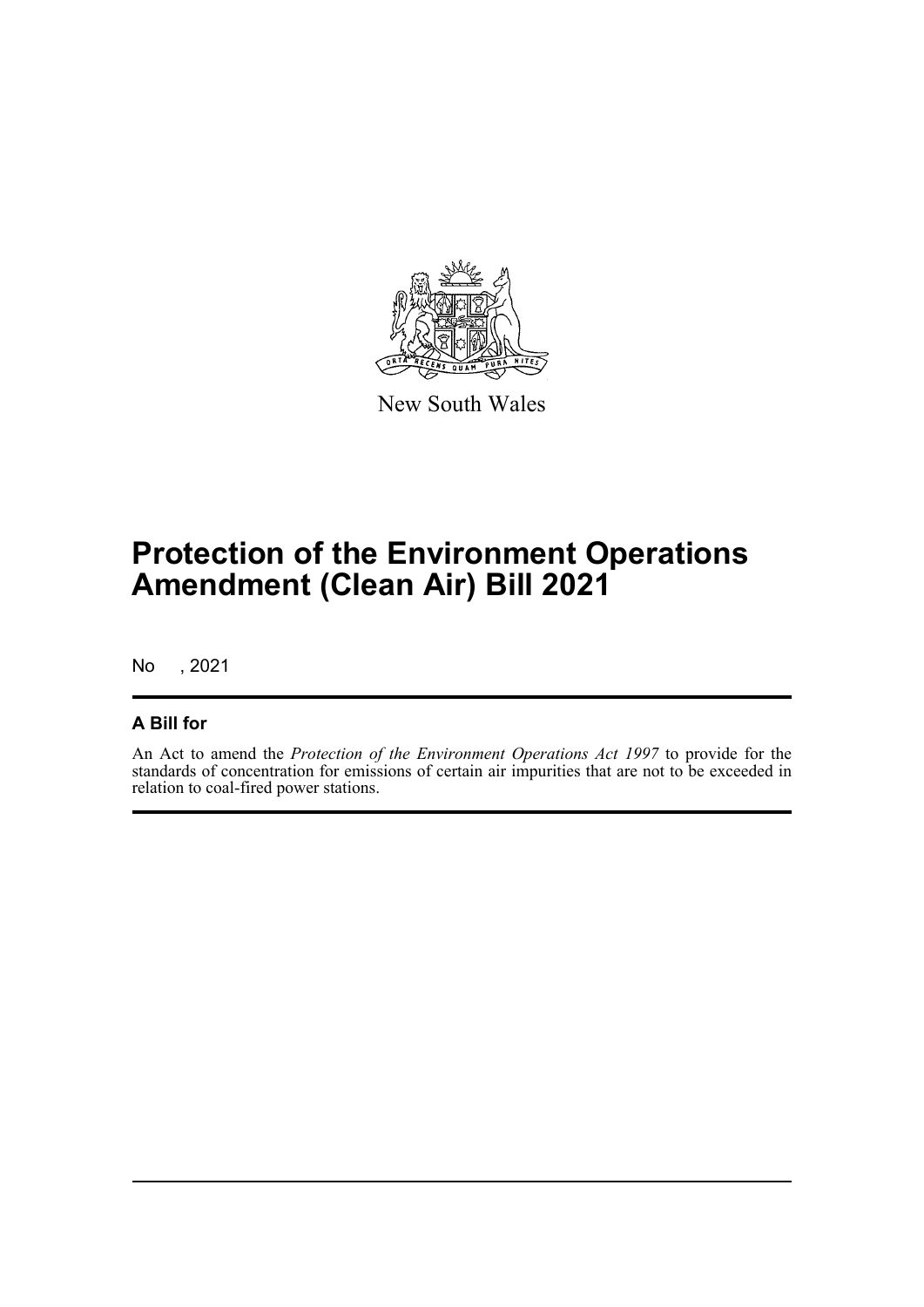<span id="page-3-1"></span><span id="page-3-0"></span>

| The Legislature of New South Wales enacts—                                                  |               |
|---------------------------------------------------------------------------------------------|---------------|
| Name of Act                                                                                 | $\mathcal{P}$ |
| This Act is the Protection of the Environment Operations Amendment (Clean Air)<br>Act 2021. | 3<br>4        |
| <b>Commencement</b>                                                                         | 5             |
| This Act commences on the date of assent to this Act.                                       | 6             |
|                                                                                             |               |